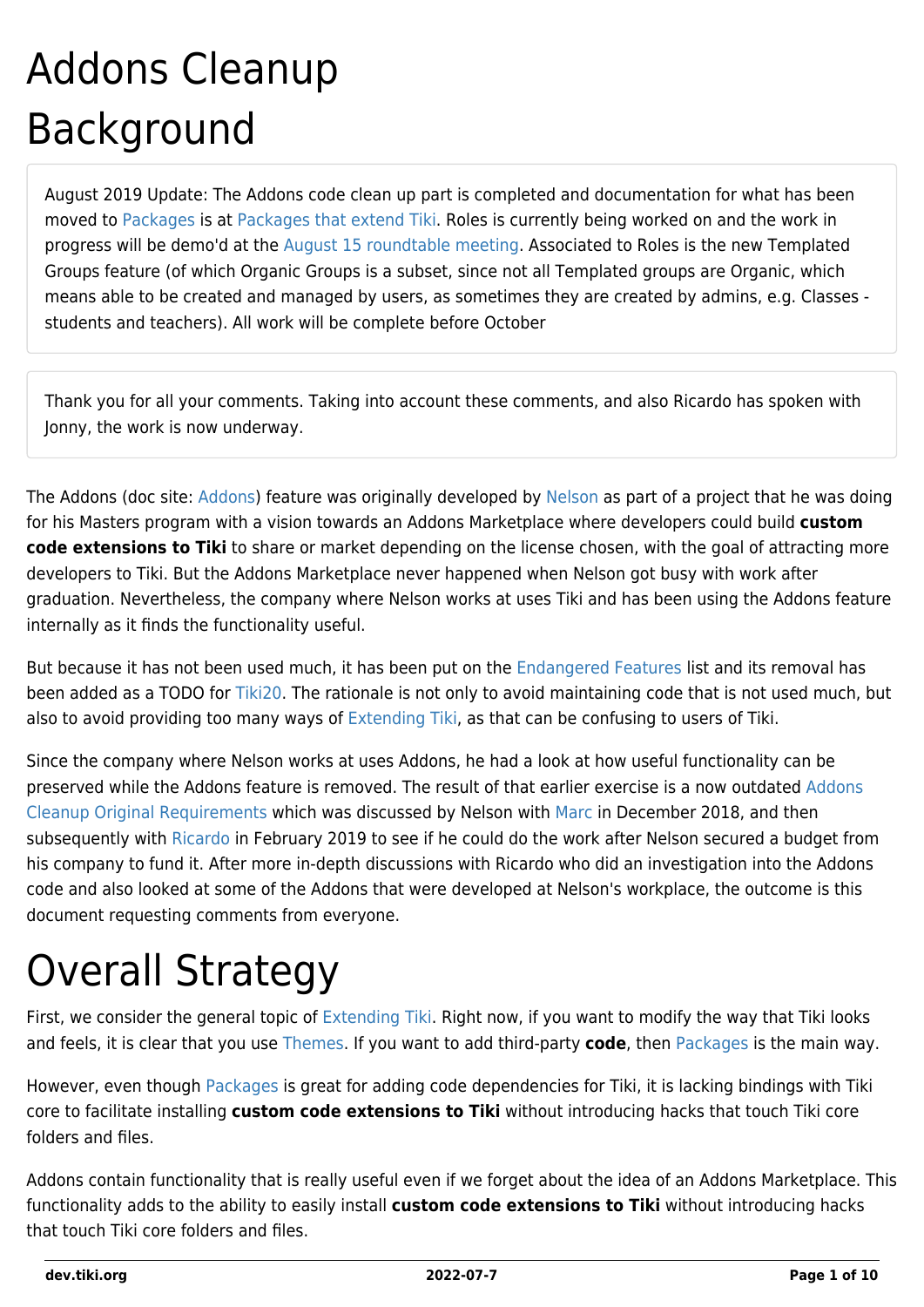Therefore, it makes sense to remove Addons but save whatever functionality that is useful by moving it to Packages. At the same time, there is also some useful functionality in Addons that is related to Profiles which will be moved to Profiles core.

As part of the AddonsCleanup project, the Packages feature as well as other related existing (but still poorly documented) features such as Theme Install will be documented thoroughly. Addons documentation will be removed. Nelson will be dogfooding this by converting all the Addons that are in use in the company where he works to Packages.

As for the vision of the Addons Marketplace, I think it will have to be put to rest for now. However, if in the future it makes sense to revive the vision it can always be done as a Packages Marketplace, which actually makes much more sense anyway since Packages uses Composer which is a standard for PHP.

# Details

The following describes each of the functionality that currently exists in Addons and how it will handled as part of the cleanup.

## Ability to specify dependency addons

In Addons, it is possible to specify that an addon is a dependency on another addon. [Packages](https://dev.tiki.org/Packages) is using Composer which already support specifying dependencies.

To remove this Addon functionality together with the removal of Addons

### Ability to version Addons and keep track which version is currently installed.

Packages uses Composer which basically does this. Addons has a db table within Tiki that keeps track of which version is currently installed but this would not be needed using Packages.

To remove this Addon functionality together with the removal of Addons

### Ability to run profiles when custom code is added

Right now, this is possible with Addons but not with Packages. When you are adding custom code that extends Tiki, you will often want to set some Tiki configurations or create some Tiki objects that the code depends on using Profiles. It is very neat to be able to package together certain profiles to be executed when custom code is introduced.

Extend Packages to support packaging together Profiles that execute when a package is installed. There should be a way to specify which Profile to execute as the main one (secondary profiles can be included in the main one using existing functionality mentioned below). The installer should not re-run Profiles already executed.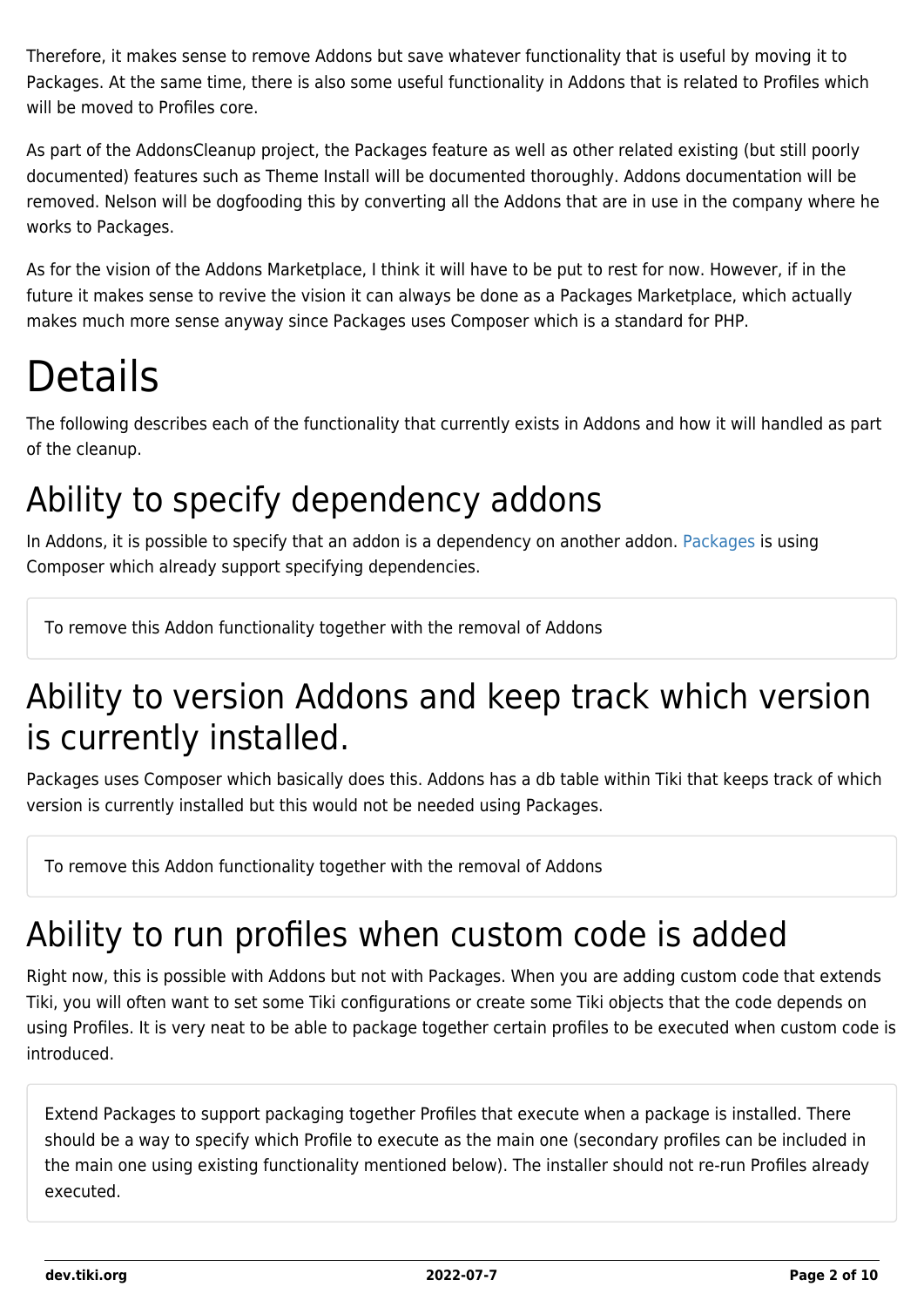How about make it that profiles launch packages? Profiles already have tons of logic, and extensibility.

I agree, adding a Packages Profile Handler would be a far lighter way of achieving much the same, especially bearing in mind the versioning of Profiles proposed below

#### Ability to install a bunch of profiles together

This functionality is already possible within profiles itself. You can already link to other profiles, as part of one profile: [https://profiles.tiki.org/Test\\_All\\_Features#Including\\_a\\_bunch\\_of\\_profiles](https://profiles.tiki.org/Test_All_Features#Including_a_bunch_of_profiles)

To remove this Addon functionality together with the removal of Addons

#### Ability to check if a profile is meant for a particular or minimum Tiki version

Right now this is not possible outside of Addons, but it is useful.

To make it possible to add meta information into profiles. This meta information can include specifying particular or minimum Tiki version(s) that the profile can be installed on. The profiles installer will do this check before installing a profile

This would help cleanup profiles.tiki.org which currently uses categories for this.

I suggest a new section in profiles (mandatory going forward) - something like:

```
profile:
version: ^20.0
type: test
maintainer: jonny@tiki.org
```
Use the composer type [versioning,](https://getcomposer.org/doc/articles/versions.md#writing-version-constraints) not sure yet what the type property would be for, and we may need others (category maybe, but not just if it's a duplicate of the page category)

#### Ability to selectively forget or reapply previously installed Profiles when upgrading custom code

Right now, with Addons, it is possible to specify certain Profiles to reapply or forget when it is upgraded. For security reasons, there is checking to make sure that these are Profiles that came with that Addon. However, there is an easy alternative to "reapply" which is to make a new profile that has the exact same contents as the old one, and "forget" is not really useful.

To remove this Addon functionality together with the removal of Addons

#### Ability to specify Tiki objects to delete when upgrading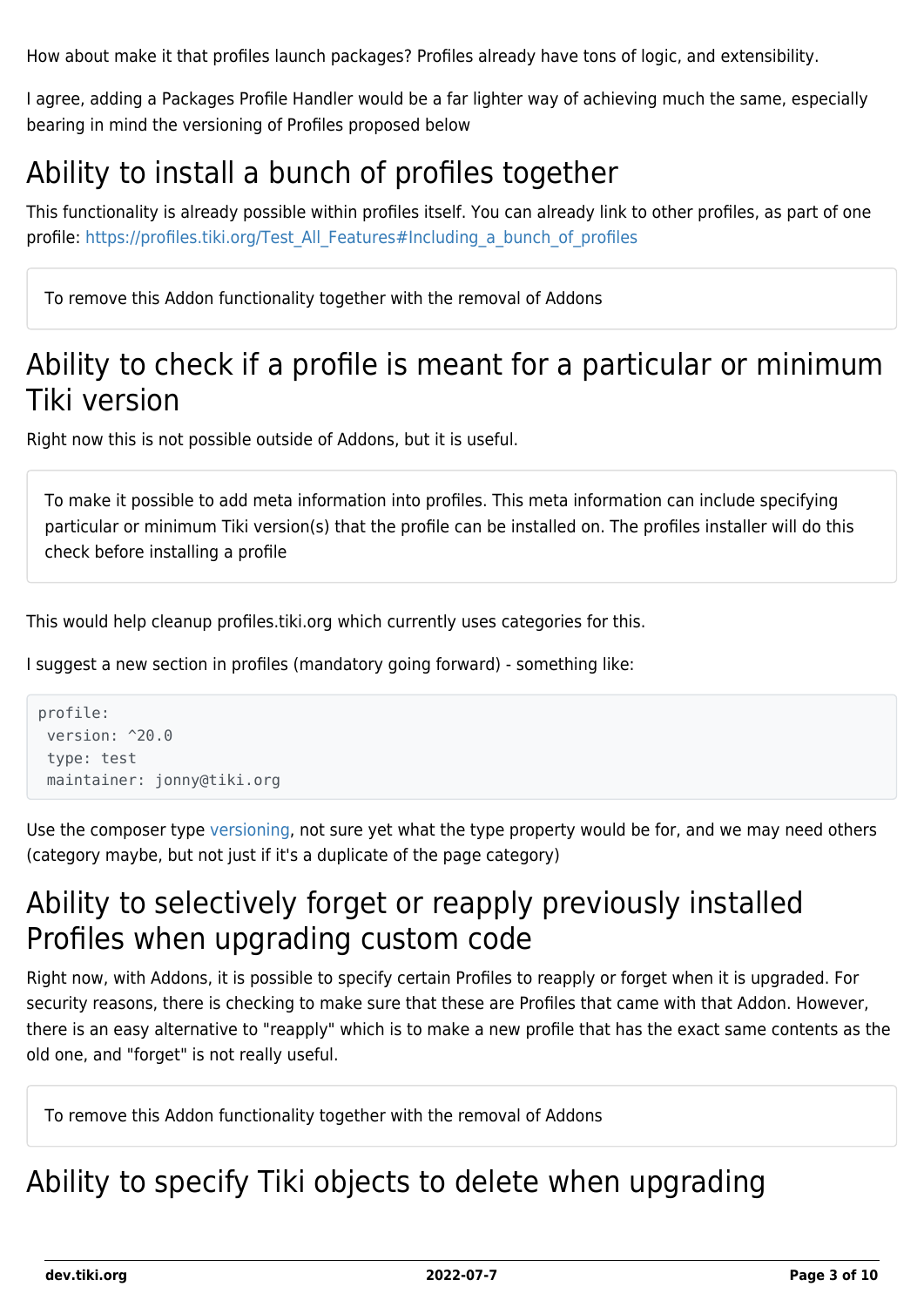#### custom code

Right now in Addons, it is possible to delete objects that have been created by the Profiles in that Addon when it is upgraded. For security reasons, there is checking to make sure that the object being created was in fact previously created by one of the Profiles of that particular Addon. The workaround would be to manually delete those Tiki objects, or to do that using custom code. I think the workaround is acceptable in order to not maintain extra functionality.

To remove this Addon functionality together with the removal of Addons

#### Ability to remove Tiki objects that were created by that Addon when uninstalled.

Addons can be uninstalled and it is possible to specify what Tiki objects to delete as part of uninstall process when this happens. For security reasons, there is checking to make sure that the object being created was in fact previously created by one of the Profiles of that particular Addon. There is already [Profile Rollback](https://profiles.tiki.org/Profile+Rollback) that works through the Action Log which kind of serves that purpose.

To remove this Addon functionality together with the removal of Addons

I believe Profile Rollback relies on the [Tiki logs](https://doc.tiki.org/system%20log), not the Action Log. These get cleaned now and then or they grow infinitely. This is nice for trying profiles and rolling back, but I fear uninstalling an addon might happen years after the fact and the Tiki Log might have lost the relevant information

### Ability to avoid unreliable hardcoded object IDs in custom Smarty templates and wiki page content

Hardcoded IDs are unreliable in custom Smarty templates as well as wiki page content (e.g. in [List Plugins](http://doc.tiki.org/PluginList)) as they might vary from one instance of Tiki to another. As such, for these to be able to work without modification across different Tiki instances, one should refer to Tiki objects using their Profile Reference rather than their IDs.

When Tiki objects are created using Profiles, the resulting ID - Profile Reference mapping is stored in tiki profile symbols. Addons currently provide a way for custom Smarty templates to resolve the correct ID from a profile reference.

This functionality is generically useful for Tiki as a whole and so should be moved to Tiki core in a simplified form. A wiki plugin in addition to the Smarty function should be created so that it can be used in Wiki Page content as well.

Indeed, this is a challenge: [Divergent Preferences in Staging Development Production](https://dev.tiki.org/Divergent-Preferences-in-Staging-Development-Production) and some work was done: <https://sourceforge.net/p/tikiwiki/code/67442>

Pretty certain this is possible already without Addons - there is a table for **tiki** profile symbols and you can access these from Smarty templates (i just forget how currently)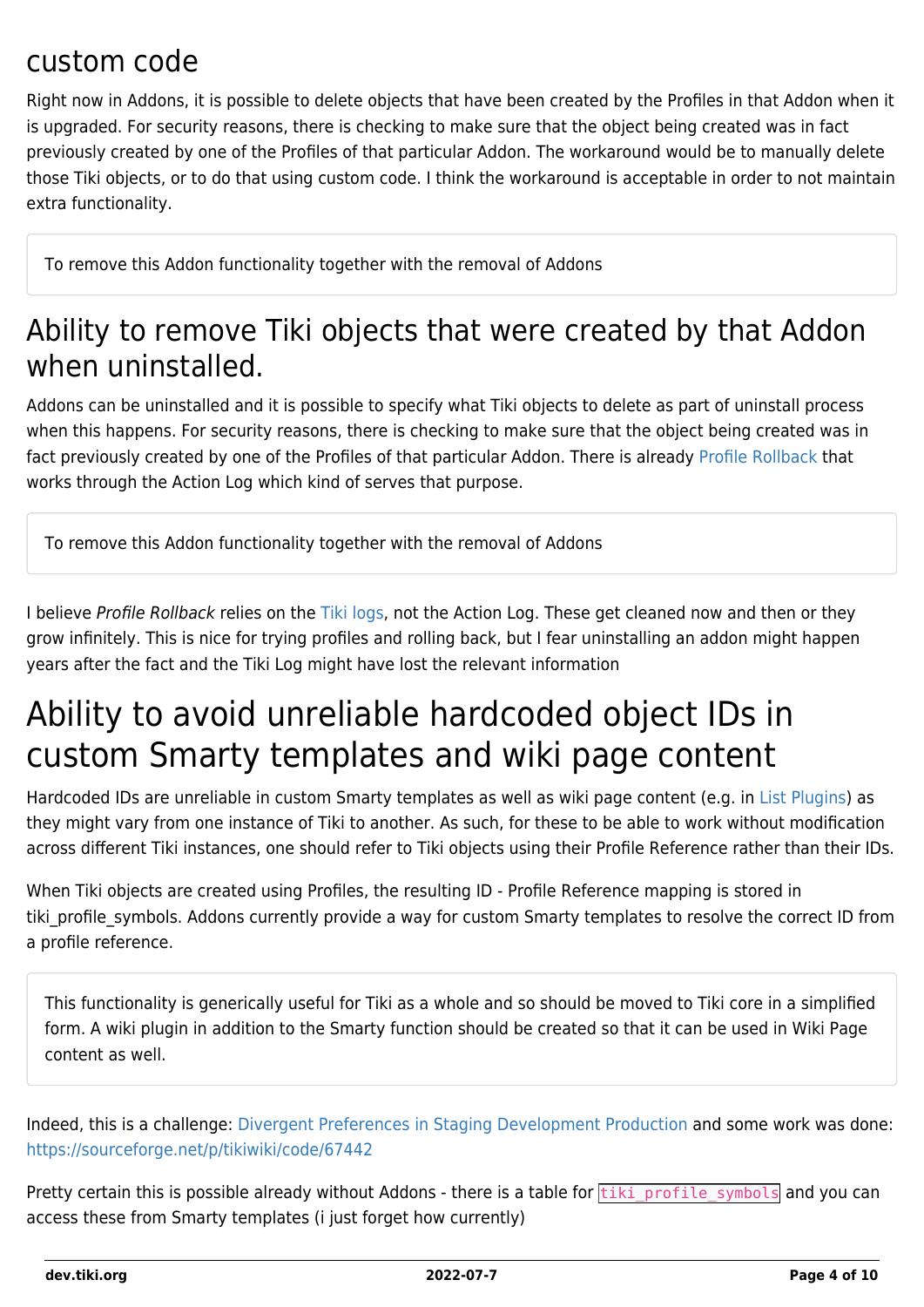### Ability to include templates, css, img etc within custom code packages

While it may appear that these things belong in a Theme rather than in Packages, there are situations where they indeed belong in Packages rather than in a Theme. This is because templates, css, img etc might be part and parcel of the **functionality** of the custom code that you are installing, similar to templates, css and img in out-of-the-box Tiki core. In contrast, the purpose of the Theme controls the **look and feel** of the site. The following is critical to understand:

- It needs to be possible to install and use multiple different Packages at the same time, since they add functionality, but you can only use one Theme any point in time.
- You might be switching from one Theme to another to change the look and feel (you can modify the CSS or even templates) in each theme but you would want the same templates in the custom code that you added to not need to be copied to every theme you are using.
- Multiple [Workspaces](http://doc.tiki.org/Workspaces) in Tiki can use different Themes, but similarly to above you would want the same templates in the custom code that you added to not need to be copied to every theme you are using.

Note though there is already a new Theme Install feature that can install the following into themes from a zip file:

- 1. Do a database schema update
- 2. Install or update a theme in themes/ folder
- 3. Run some profiles packaged together in the zip file (understandably useful as you can create modules or menus or set preferences, things common in themes)
- 4. Install some .ini config files

To refactor everything into shared code for both Packages and Theme Install to avoid duplication. Packages will be able to contain Themes too, so it would be possible to install a theme through Composer by putting it in a Package if you want to take advantage of versioning or to package custom code with it. Themes Install will be retained as a simpler Composer-less method to install Themes from a zip file but it will not support custom code, as it is important that code is versioned (and Composer provides that).

#### Ability to include lang files within custom code packages

It would be convenient to be able to include a lang file within a Package, since **custom code that extends Tiki** for a multilingual site will always contain language strings that need to be translated. It is much neater and makes it unnecessary to separately provide instructions how to add language strings into lang/xx/custom.php when installing **custom code that extends Tiki**.

To move this functionality to Packages

Also see plans for directory revamp, everything custom should go in the  $\sqrt{\frac{\text{cutoff}}{\text{cutoff}}}$  directory in the long run

Also allow installation of additional languages as packages. Once this is available, we can spectacularly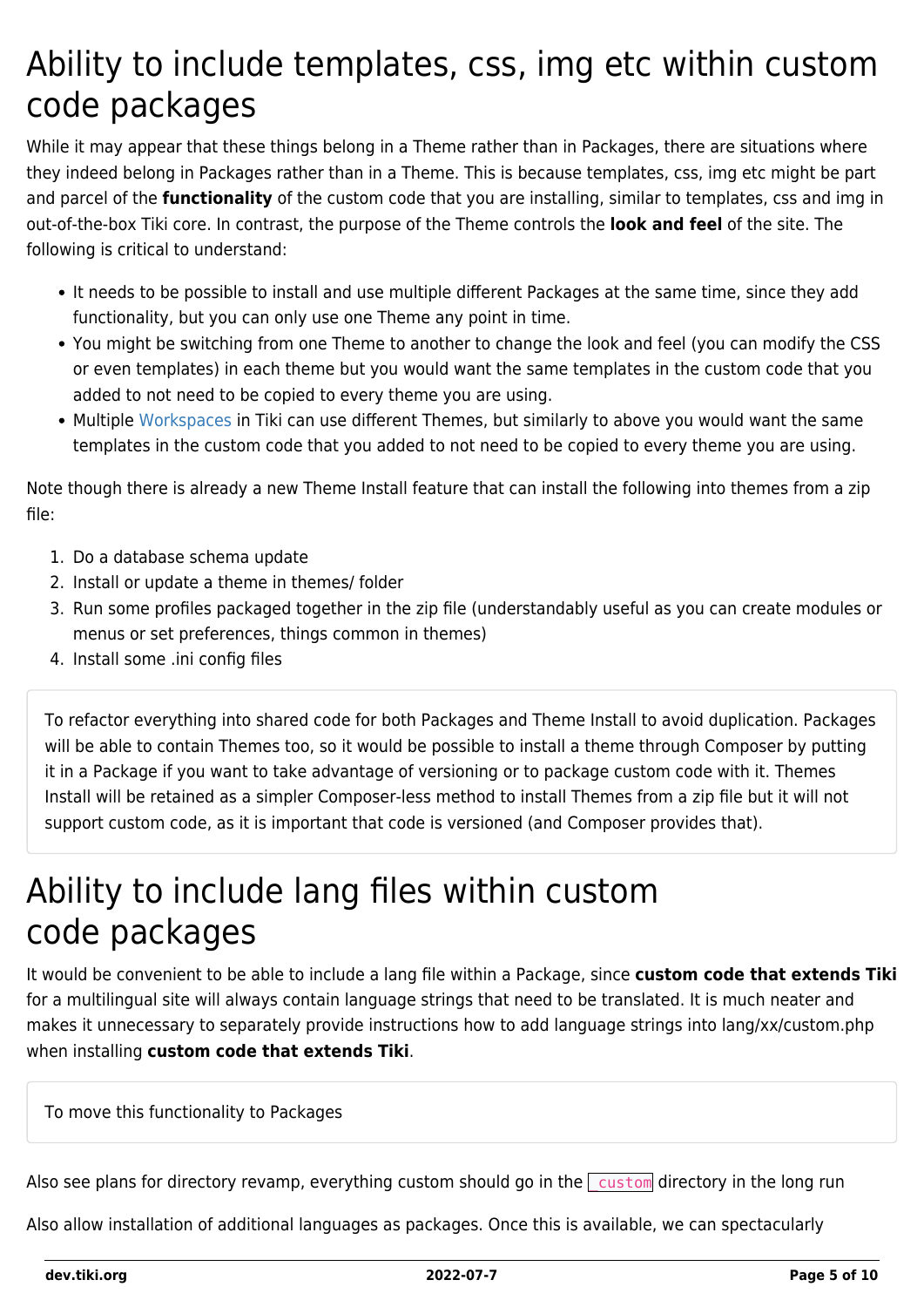decrease the size of Tiki releases by only providing the few languages with have more than 50% coverage (or another percentage) and letting people install more later as they need them.

## Ability to add custom prefs to custom code packages

Not just setting preferences (which can be done through Profiles), but extending Tiki with totally new preferences that control settings for how the custom code behaves, etc. Actually, Themes might benefit from this too as you might want to add preferences within Themes to be able to set different look and feel options, e.g. "show something or not, different layout options", in a more fine-grained way than just using [Theme Option.](http://themes.tiki.org/Theme%20Option)

Currently in Addons, there is an admin screen within the [Control Panel](http://doc.tiki.org/Admin%20Home) that displays the prefs introduced by each Addon where you can set their value. By convention, each Addon should provide a pref that turns the entire Addon off in case the site admin wants to do that for whatever reason.

To move this functionality over to Packages, as well as make it possible for Themes to be able to make use of this functionality too. To refactor into shared code whatever shared functionality between Packages and Themes to avoid duplication

## PHP Namespaces handling for custom code packages

There is some PHP namespace ([http://php.net/manual/en/language.namespaces.php\)](http://php.net/manual/en/language.namespaces.php) management functionality in Addons so that when you add PHP code you can't clobber any Tiki core variables. Right now it is very prescriptive how the namespacing is done based on the Addon name, and there is code that enforces using the right namespace. However, so long a people writing custom code follow best practices in using PHP Namespaces, there should not be a need to be so prescriptive/restrictive.

To remove this Addon functionality together with the removal of Addons but make sure that best practices when writing custom code that extends Tiki is documented well

[Smarty 3](https://www.smarty.net/docs/en/language.variable.scopes.tpl) has better variables scope possibilities, so it's not as bad as it used to be

#### Ability to have own isolated Smarty instance within custom code packages

As Smarty doesn't support any equivalent of PHP namespaces, this was an attempt in Addons to achieve the same kind of isolation for Smarty variables, so that when you add custom Tiki templates you can't clobber any Tiki core Smarty variables. However, this is not supported in Themes either so if it's in Addons only it kind of creates a two-class situation. Moreover, this is the kind of functionality that Smarty should provide really and shouldn't need to be handled within Tiki. Also, there is a workaround that developers can use which is to use exclusively variables like \$custompackagename.variable within the templates that they introduce if they are paranoid.

To remove this Addon functionality together with the removal of Addons but make sure that best practices when writing custom code that extends Tiki is documented well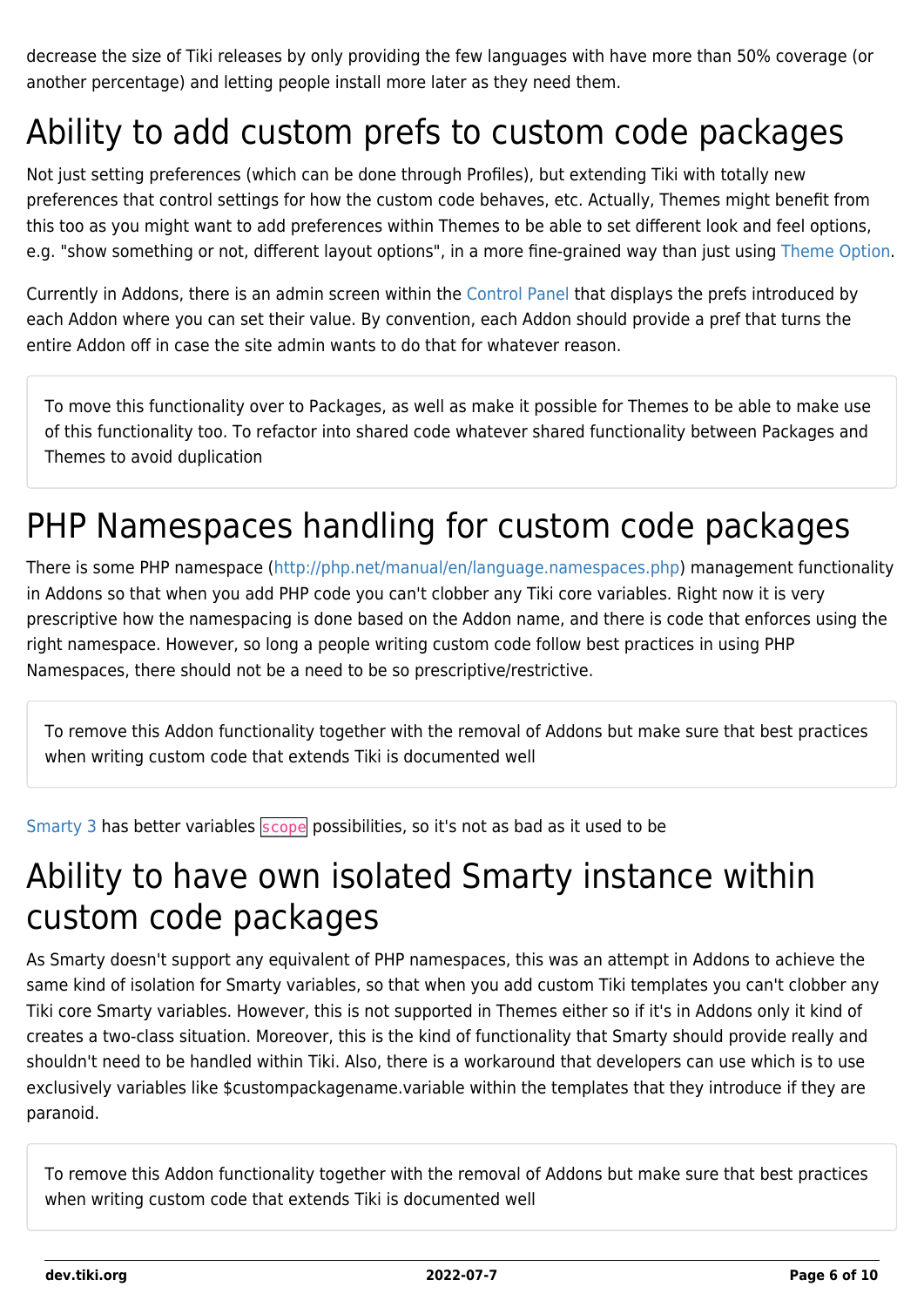#### Ability to add custom Events to trigger on certain actions

Tiki has a pretty powerful [Events](https://dev.tiki.org/Events) handling system. When adding custom code, it will be really useful to be able to bind to it. For example, if a certain tracker is saved you can run your own custom code to do some custom functionality, integrate with external systems etc.

To move this functionality to Packages

Can't this be done already via  $db/custom.xml$ ? (need to check)

#### Ability to add custom Search sources

Tiki has a really powerful ability to index all sorts of [Search](http://doc.tiki.org/Unified%20Index) sources into whatever search engine it supports, e.g. Elasticsearch. When adding custom code, it will be really useful to be able to index anything you want and in any way into search, essentially adding a "Content Source" to "lib/core/Search/ContentSource. Of course it is possible to manually add files there and hack the core to bind it manually, but this kind of binding should be provided through a stable API.

To move this functionality to Packages

Also think this be done already via  $db/custom.xml$  (need to check)

#### Tracker/Token based Groups that can have unlimited Group information and other Tiki objects that belong to it

This functionality is used right now to enable [Organic Groups](http://doc.tiki.org/Organic%20Groups), but it can conceivably be used in endless other use-cases as well.

The following functionality is provided:

- You can store all sorts of information about a Group in the Tracker depending on your needs. These are just some examples: Group URL, Group Image, Group Descriptions (not limited to one), Group Address/Location/Map etc...
- It provides a way to conveniently link Tiki objects (e.g. File Gallery, Forum, Category, Wiki Pages) to a group as belonging to it. For example, "John's Group" can have "John's File Gallery", "John's Forum", "John's Whiteboard" (a wiki page), "John's Notes" (another wiki page), etc. that "belong" to it.
- Group names can easily be renamed by editing the Tracker. Once renamed, it automatically applies to everywhere it is used, e.g. if you have a forum that belongs to "John's Group" called "Discussion Forum for John's Group" and you rename the group to "John and Jane's Group", the forum will appear automatically renamed as "Discussion Forum for John and Jane's Group".
- You won't accidentally clobber Group names already existing on the system. If someone tries to rename "John's Group" to "Jane's Group" when there is already a "Jane's Group", if you have set up the tracker to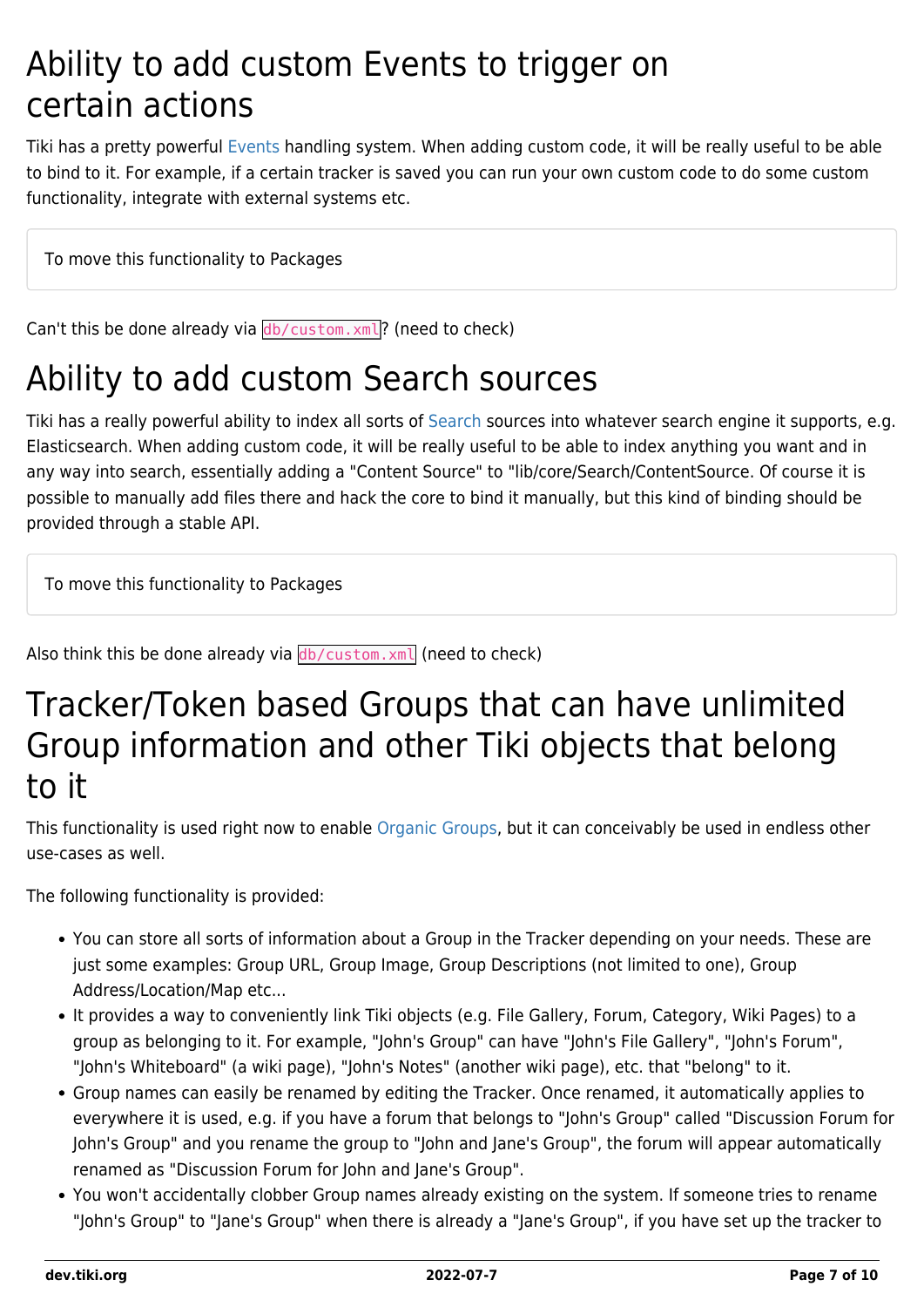allow it, there will now be two "Jane's Group" and it will still all work. You can also easily prevent duplicate names by setting the "unique" validation rule on the Tracker Field for the Group name.

It provides the possibility to add new functionality to script the removal, re-categorization or other batch processes of all the objects that are related to a group. For example, you can delete "John's Group" which automatically deletes "John's File Gallery", "John's Forum", "John's Whiteboard" (a wiki page), "John's Notes" (another wiki page), etc. all at the same time. Some of this functionality will be done as part of the project as the company where Nelson works needs it.

This kind of functionality is not restricted to the Organic Groups use case. You can use it even for fixed groups if you have a use-case where you want to have easily editable information for a group, or need to assign all sorts of Tiki objects (such as Forums, File Galleries, Categories, Wiki Pages) to "belong" to the Group.

Right now, Addons uses a Smarty modifier to transform tokens to display names. It would be better if tokens (once configured, perhaps through a pref to specify token patterns in use) should be automagically transformed whenever used in Smarty variables. That would be cool as then anyone can use this feature without having to customize any code or templates at all.

To make the functionality generic and well-documented so that it can be used in other use cases, even if you are not introducing any custom code or templates.

Custom templates in the theme and Group Tracker can do a lot of this already, the rest (roles) should be added into Tiki

#### Ability to add custom Navbar(s) for each Tracker/tokenbased group.

In addition to the other Tiki objects mentioned above that can be linked to "belong" to a Tracker/Token-based group, it is useful for each group to be able to have Navbars that can be used in Custom Smarty templates or elsewhere. For example, the Navbar for "John's Group" might have links to "John's Forum", "John's File Gallery", etc. Right now though, Addons do not use the [Menu](http://doc.tiki.org/Menu) feature to implement Navbars but instead expects you to design the Navbar in a custom Smarty template. This is not good. It should just allow linking in Tiki Menus instead.

Refactor to use Tiki Menus instead

All Tiki templates can be overridden to achieve similar functionality

### Ability to easily create variants of shared custom code extensions to Tiki

The [Organic Groups](http://doc.tiki.org/Organic%20Groups) feature is a good example of something that everyone who is using it might want to customize it in their own way. As such, it would be more amenable to keep it as a Package (right now it's an Addon) rather than have it in Tiki core. The challenge is to be able to make it as easy to install as possible. Either we could push it to packagist (or composer.tiki.org) or give the instructions (add url to composer.json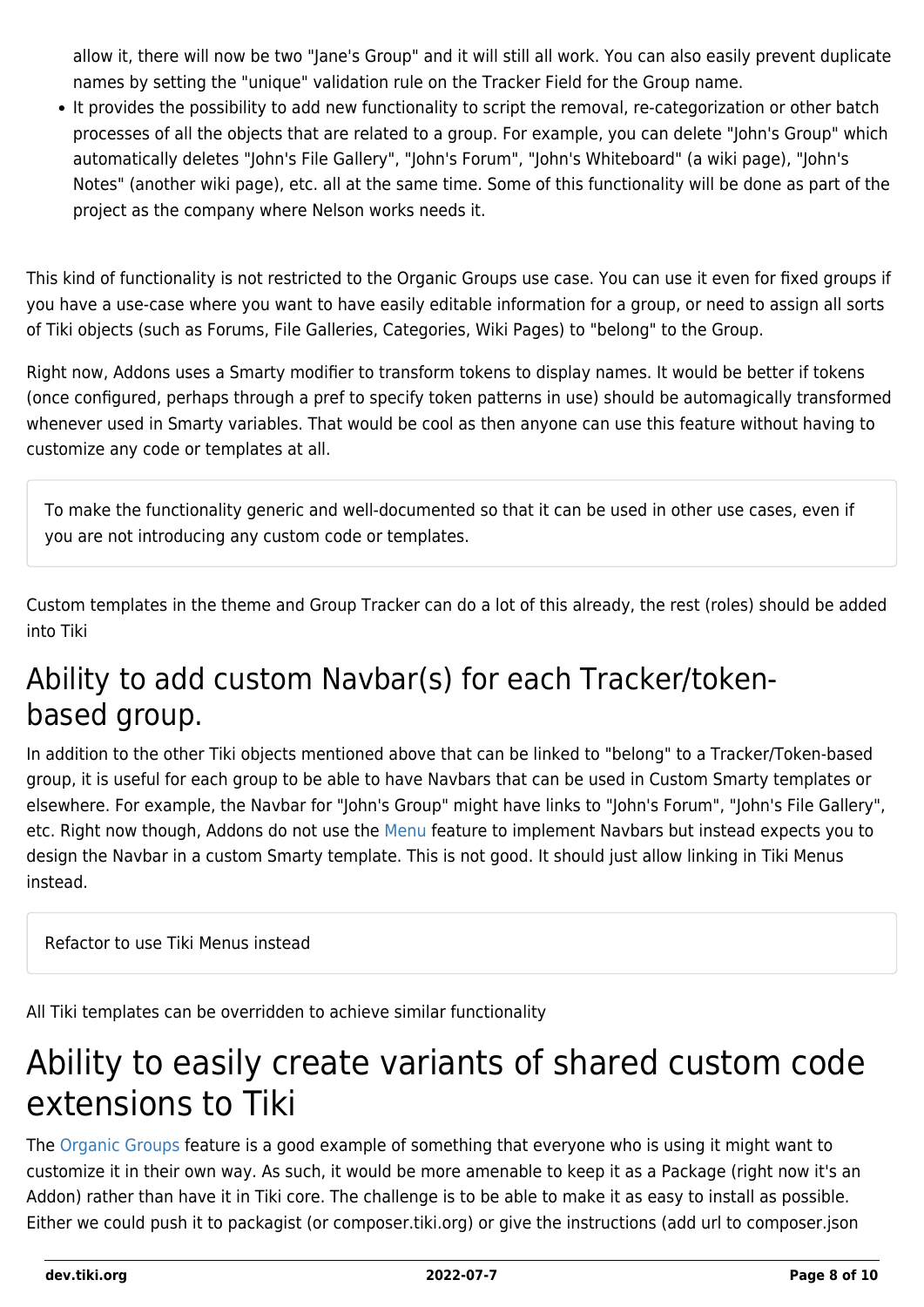pointing to git) for people to install the composer package. Right now, I'm leading towards composer.tiki.org as it makes it official and potentially opens up possibilities for a UI that can look there for such packages to install. However, access to composer.tiki.org is limited right now as there is no easy way to contribute a package there. Packagist would be my close 2nd choice. Any ideas?

Convert Organic Groups from Addon to Package. To decide where to host it (composer.tiki.org? Packagist? Other?)

I agree that we should have a common and documented way to deploy and override PHP code. Here is what I know of:

- "Currently any custom PHP code required for your site can now be added to
	- \_custom/lib/setup/custom.php."
		- o [https://sourceforge.net/p/tikiwiki/code/HEAD/tree/trunk/\\_custom/readme.txt](https://sourceforge.net/p/tikiwiki/code/HEAD/tree/trunk/_custom/readme.txt)
		- And at<https://dev.tiki.org/File-and-directory-structure-revamp>, it is mentioned "src/ (for most of the .php files (no consensus: tiki-read\_articles.php, etc renames as read\_articles.php)"

But I disagree strongly to convert Organic Groups to a Package. **Because** it touches on many things and it's configurable, it **should** be part of Tiki core. Non core Organic Groups in Tiki have never worked. I have had this discussion with various people for over 10 years. Everyone who has tried has failed:

- [AulaWiki](http://tiki.org/AulaWiki) with Javier Reyes
- [TikiProject](http://tiki.org/TikiProject) with Damian Parker
- [Organic Groups Addon Proof of Concept](http://doc.tiki.org/Organic%20Groups%20Addon%20Proof%20of%20Concept) with Nelson Ko. Nelson wrote ["Unfortunately the Organic](https://dev.tiki.org/item5864-Organicgrp-install-problem) [Groups feature will have to wait till tiki 16, as we plan to do implementation of Roles feature in Tiki](https://dev.tiki.org/item5864-Organicgrp-install-problem) [before pursuing organic groups again. Organic groups addon is currently not ready for production](https://dev.tiki.org/item5864-Organicgrp-install-problem) [use, as it will be undergoing major revamp after Roles feature is developed. The dependency is](https://dev.tiki.org/item5864-Organicgrp-install-problem) [important to ensure long term viability of this project because without core Roles capabilities in Tiki,](https://dev.tiki.org/item5864-Organicgrp-install-problem) [organic groups will be a nightmare to manage."](https://dev.tiki.org/item5864-Organicgrp-install-problem).

And even if you did succeed in having Organic Groups as a Package. It would be utterly fragile. Inexorably, some of the features there will be added to the core. And then, you will end up with code/data which diverges from Tiki. As explained at

[https://community.redhat.com/blog/2015/03/upstream-first-turning-openstack-into-an-nfv-platform/,](https://community.redhat.com/blog/2015/03/upstream-first-turning-openstack-into-an-nfv-platform/) it's will be harder and harder to maintain.

So the first thing to do is solve roles / organic groups for the base / common use case. Have one common solution that everyone can use out-of-the-box. As a reference, we can look at what was done in the Tiki community (ex.: [https://profiles.tiki.org/CartoGraf\\_15](https://profiles.tiki.org/CartoGraf_15)), but also beyond, with projects such as <https://elgg.org/showcase/> And then, it makes sense to override / extend via themes, profiles, Smarty Templates or even PHP code.

Here is some related work: <https://sourceforge.net/p/tikiwiki/code/42685/>